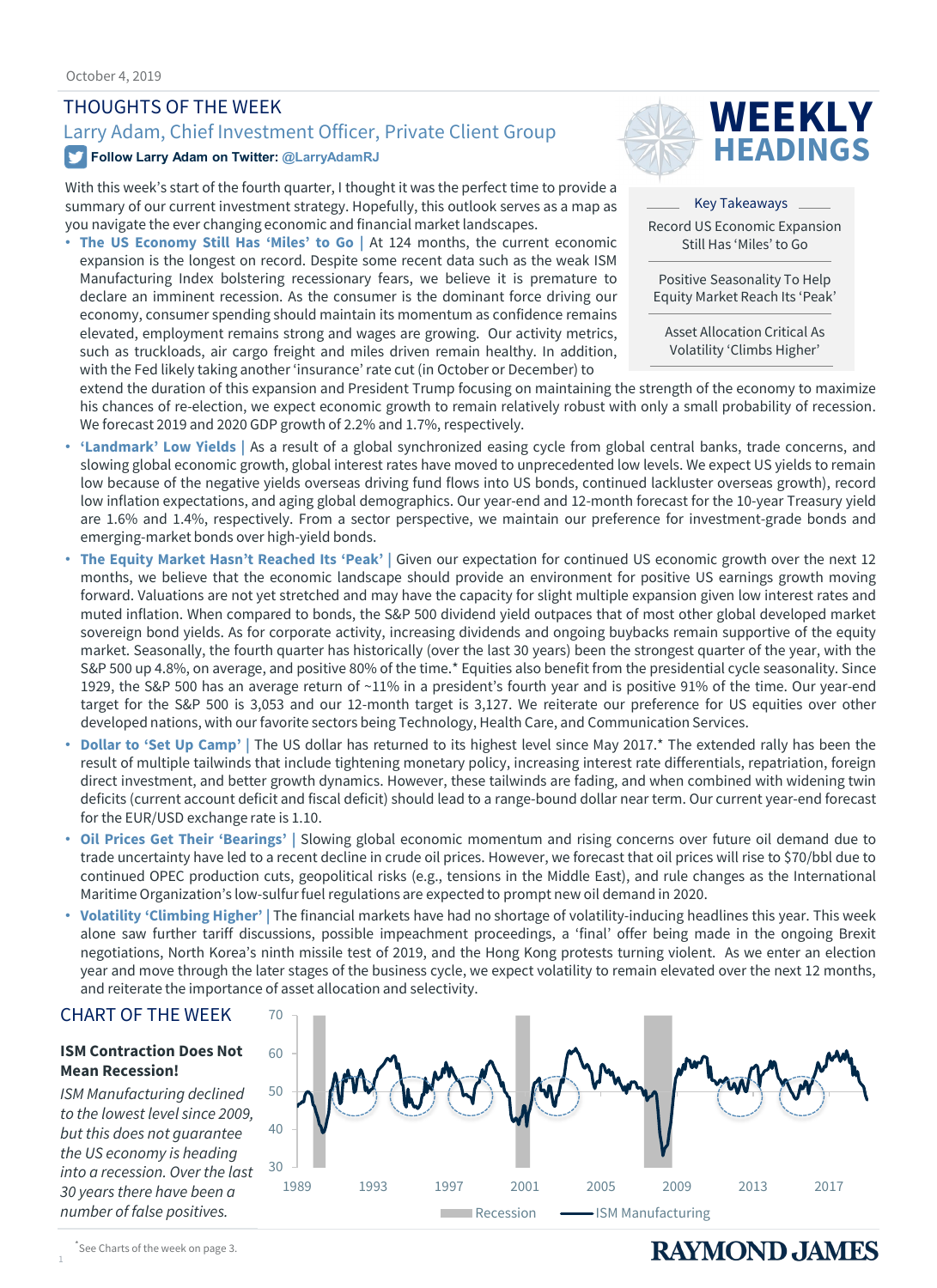### ECONOMY

- Nonfarm payrolls rose by 136,000 in the initial estimate for September, with a net upward revision of 45,000 to July and August.\* The gain was a bit less than expected, but not as bad as feared. Private-sector payrolls rose by 114,000 (a 119,000 average for 3Q19 – half of the 236,000 pace seen in 3Q18). Average hourly earnings were unchanged (2.9%), but rose 0.2% for production workers (3.5% year-over-year (YoY)). The unemployment rate edged down to 3.5%.
- The ISM Manufacturing Index slid further into contraction in September to the lowest level since 2009, while the Non-Manufacturing Index declined to the lowest level in three years as both reports reflected growing concerns about the impact of tariffs and slowing global economic growth. We do not believe this data reflects a recession is on the immediate horizon but is consistent with ongoing manufacturing weakness in the US economy. These disappointing economic indicators sent bond yields lower and boosted the market odds of another Fed rate cut later this month (now seen as a near certainty).\*
- **Focus of the Week:** On Tuesday, Fed Chairman Jerome Powell will speak at the annual conference of the National Association for Business Economics. Following this, the minutes from the September FOMC meeting (where officials were divided on the appropriate path for monetary policy) will be released on Wednesday. We will pay attention to Chair Powell's comments (particularly given the recent weakness in ISM surveys) and the minutes from the Fed meeting to see if they provide any clues regarding the Fed's view of the health of the US economy and perhaps future Fed action.

### October 7 – October 11



Consumer Price Index (Sep) Jobless Claims



10/14 Columbus Day (Bond Market Closed) 10/16 Fed Beige Book 10/18 Leading Indicators

### US EQUITY

**MON** 

- Weak ISM economic readings have the S&P 500 5% off its highs to start October and Q4. Downside momentum picked up throughout the week as the S&P 500 posted back-to-back days of 80% declining volume during which the key 2940 breakout level was undercut (on Wednesday). One of our technical concerns lately has been lost momentum from leadership areas (i.e., software, payments), accompanied by the former laggards (i.e., banks, industrials, small caps) failing at resistance. The net result has been weaker technical momentum with the S&P 500 reaching oversold levels in the short term. The percentage of stocks above their 10 and 20 day moving averages (DMA), as well as short term stochastics, are consistent with at least a short-term pause as the market digests the sharp drop ahead of trade talks next week.\*
- The intermediate-term technical backdrop remains intact, and we view the current market action as a normal pullback for now. A similar current pullback would coincide with the 200 DMA, which we view as technical support. This level also represents a 17.4x price to earnings (PE), which coincides with the average P/E seen year to date and is fair heading into trade discussions and earnings season over the coming weeks. US and China officials are set to meet in DC on October 10, where optimism has grown for momentum toward a potential mini-deal when Presidents Trump and Xi are scheduled to meet on November 16. In the end, it is not in President Trump's best interest to come down too hard on trade a year out from his re-election campaign. He knows that he needs a good economy and good equity market in the lead up to next fall.
- **Focus of the Week:** The base case outlook is for the Fed to provide support to the slowing macro environment and trade disputes, and to expect a mini trade deal or agreement that will be market positive (although it is probably not a smooth process).

### FIXED INCOME

- The Japanese 10-year auction was the worst in three years, fueled by the notion that the Bank of Japan may buy fewer bonds beginning this month and that the large Government Pension in Japan may look abroad for more purchases going forward. Negative yields have done little to stimulate either the economies in Japan or the euro zone, but when there is excess cash flow being funneled into the market through accommodative central banks and weak economic data, less risky assets tend to rise.
- **Focus of the Week**. In the midst of recent equity market volatility, credit spreads have widened (particularly in the lower tranches of the high-yield market given the recent weakness in energy prices) and are now near a two-month high.

### POLITICAL, INTERNATIONAL AND COMMODITIES

- Oil prices took a hit this past week, with both WTI and Brent falling to lower levels than before last month's stunning attack against Saudi Arabian oil infrastructure that caused the world's largest oil supply disruption in nearly three decades. For the time being, the oil market is essentially ignoring anything supply-related, with all the attention being paid to the demand side of the equation. Amid the negative macro sentiment on demand, fundamentally bullish supply variables are being overlooked (even setting aside the Saudi situation): the larger US producers are exhibiting restraint in capital allocation, and US well productivity improvements are slowing down; OPEC plus Russia's production cuts are noticeably contributing to inventory draws; US sanctions against Iran continue to be impactful; and the IMO 2020 low-sulfurregulations are looming three months from now.
- A WTO ruling authorizing retaliatory tariffs by the US in its dispute with the EU over Airbus subsidies may see, although unlikely, swift EU retaliation, which raises the risk of auto tariffs, and potentially leads to an effective freeze of the WTO dispute settlement body by the end of the year. The US will subject imported EU aircraft (but not parts, at this stage) to a 10% tariff and consumer goods such as foods and clothing to a 25% tariff on October 18. We are also looking at the potential car tariffs through a political lens - especially if Trump believes tariffs on European cars would benefit domestic production in swing states such as Michigan.
- **Focus of the week:** On October 3, Trump gave a much anticipated speech and signed an Executive Order on Medicare. The focus of the address was on Medicare Advantage (MA) and actions the Trump Administration has taken to encourage more utilization of MA. In reference to drug pricing, we believe that any near-term action will come from the executive branch, as we don't think we will see any meaningful legislation that could negatively impact earnings before the 2020 election.

2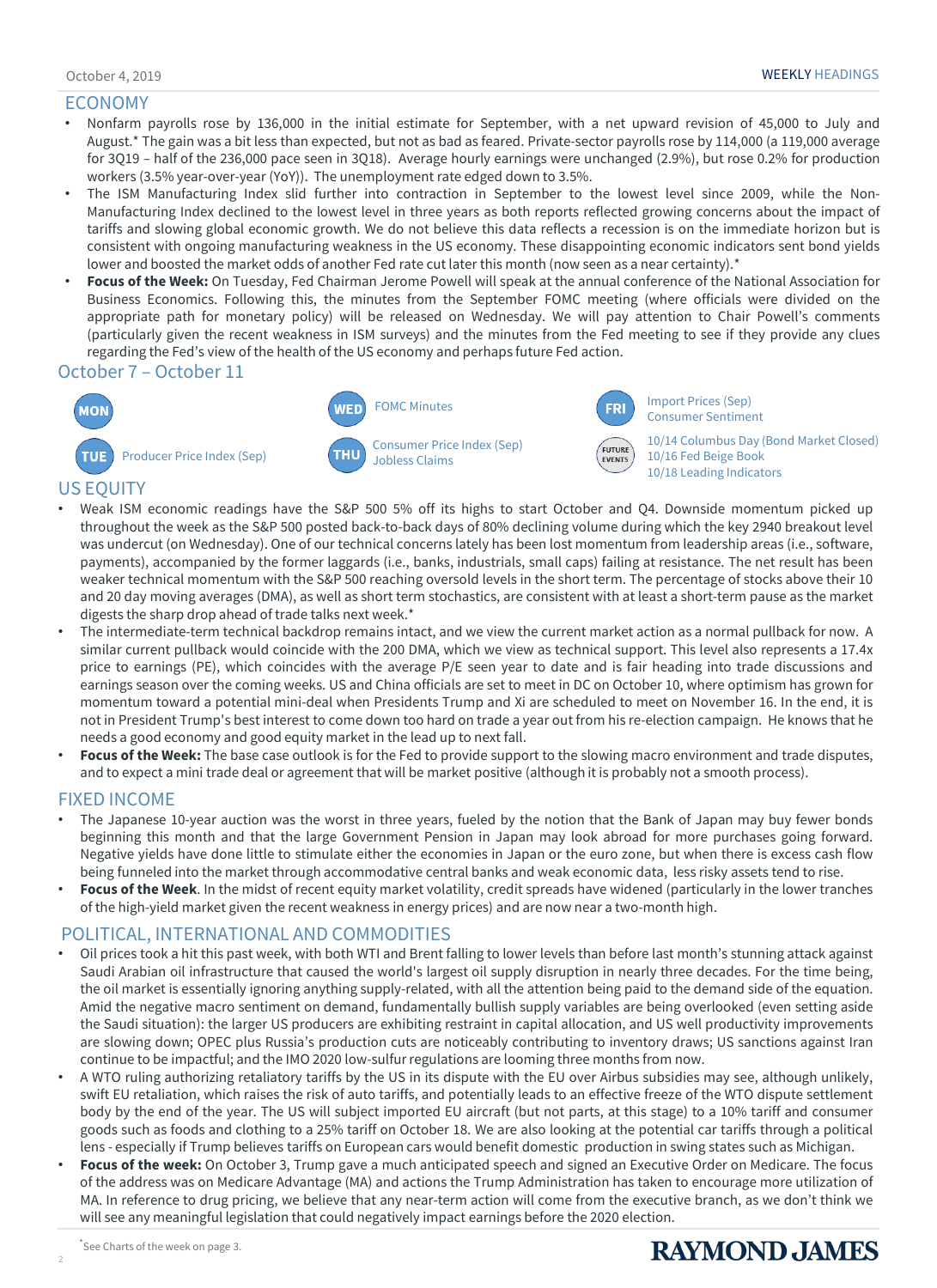### Charts of the Week



2,300 2,400 Oct-17 Feb-18 Jun-18 Oct-18 Feb-19 Jun-19 Oct-19 S&P 500 Index - Price — 200 Day Moving Average

Spread Between 10-Year/2-Year Yields Rises **Dollar Declines on Weak US Economic Data** 



### Record Streak of Job Gains Continues Fed Rate Cut Probabilities Respond to Economic Data

*Fed rate cut probabilities rose substantially following weak US economic data earlier in the week, but declined slightly following a predominantly healthy jobs report.* 



On Hold One or More Cut Two or More Cuts

*Market Implied Probabilities of Fed Cuts by Year-End*

■ Current ◆ Two Weeks Ago



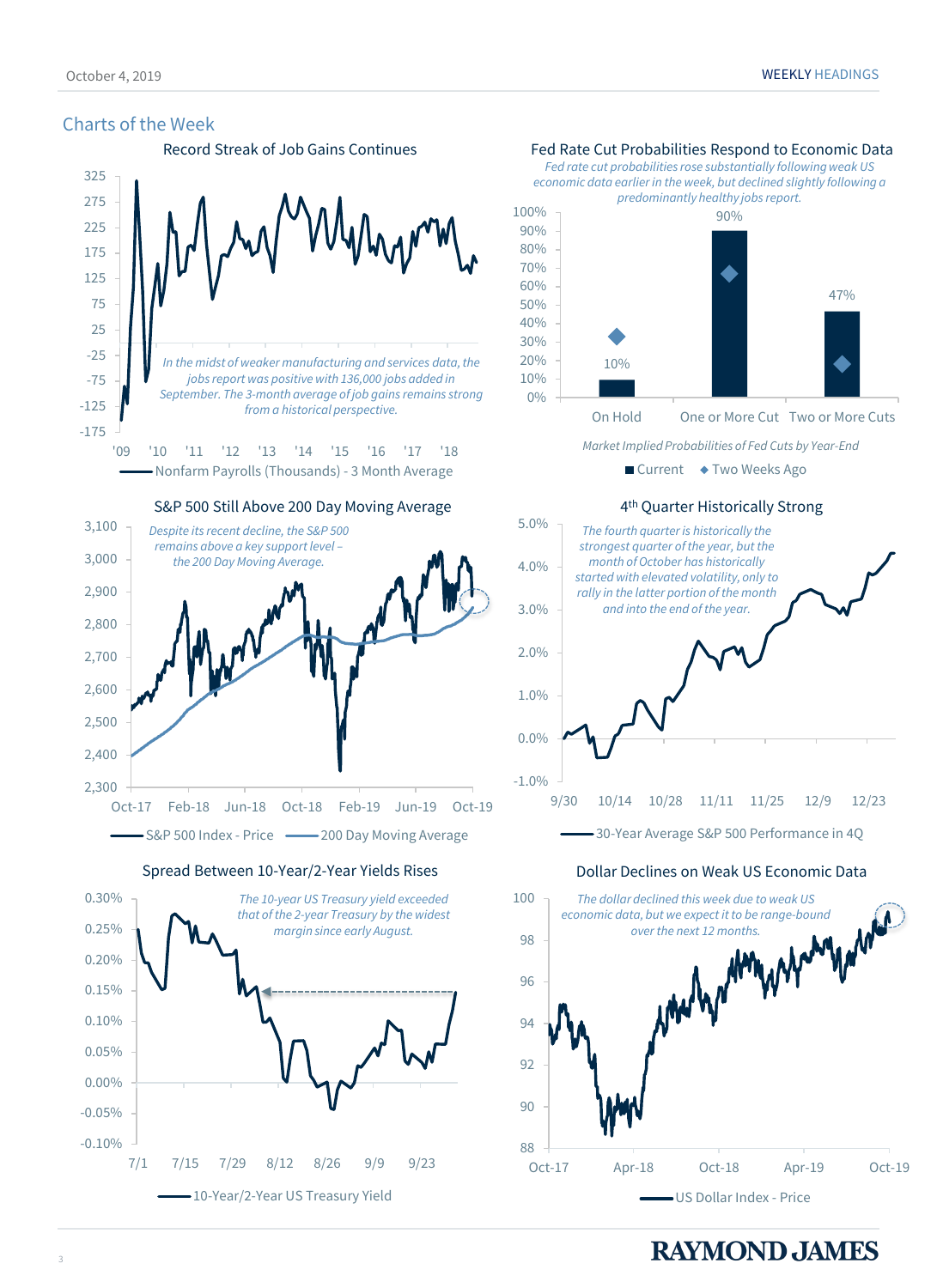

Asset Class Performance | Distribution by Asset Class and Style (as of October 3)

### October 4, 2019 WEEKLY HEADINGS

### **Fixed Income (Bloomberg Barclays indices)**

| $\cdots$<br>Mkt |                  | $1-3$ YR | Medium  | Long    |
|-----------------|------------------|----------|---------|---------|
| 0.8%            | Treasury         | 0.1%     | 1.0%    | 1.3%    |
| 1.2%            | Invest.<br>Grade | 0.4%     | 0.7%    | $0.8\%$ |
| $0.5\%$         | High<br>Yield    | $-0.3%$  | $-0.6%$ | $-0.9%$ |
| nerg.<br>Mkt    |                  | $1-3$ YR | Medium  | Long    |
|                 |                  |          |         |         |

|                  | 1-3 YR | Medium | Long  |
|------------------|--------|--------|-------|
| Treasury         | 1.9%   | 7.2%   | 12.3% |
| Invest.<br>Grade | 4.6%   | 9.6%   | 13.4% |
| High<br>Yield    | 5.8%   | 10.4%  | 17.4% |

### Asset Class Performance | Weekly and Year-to-Date (as of October 3)



\*\*Assumes all asset classes are priced in US dollars unless otherwise noted. Ranked in order of performances (best to worst).

4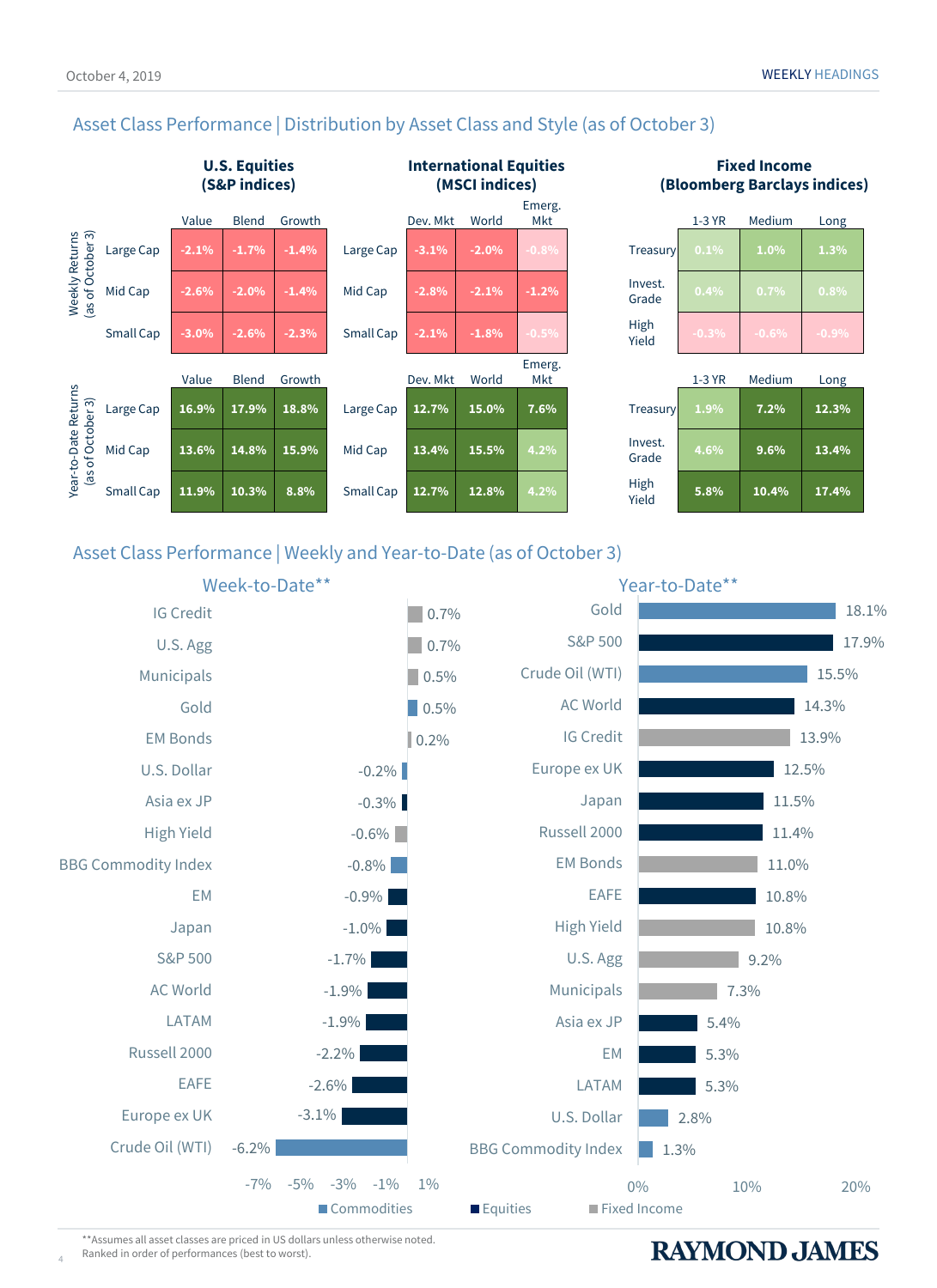# Weekly Data

Data as of October 3

### **U.S Equities**

| Index                  | Price   | Weekly | <b>MTD</b> | <b>YTD</b> | 1 Year | 3 Year | 5 Year | 10 Year |
|------------------------|---------|--------|------------|------------|--------|--------|--------|---------|
| S&P 500                | 2910.6  | (2.2)  | (2.2)      | 17.9       | 1.6    | 12.7   | 10.8   | 15.8    |
| DJ Industrial Average  | 26201.0 | (2.6)  | (2.7)      | 12.3       | (2.3)  | 19.3   | 12.6   | 16.1    |
| NASDAO Composite Index | 7872.3  | (2.0)  | (1.6)      | 18.6       | (1.9)  | 19.9   | 13.1   | 19.0    |
| Russell 1000           | 3091.9  | (2.2)  | (2.1)      | 17.9       | 3.9    | 13.2   | 10.6   | 13.2    |
| Russell 2000           | 3693.9  | (3.0)  | (2.4)      | 11.4       | (8.9)  | 8.2    | 8.2    | 11.2    |
| Russell Midcap         | 5606.6  | (2.4)  | (2.3)      | 19.2       | 3.2    | 10.7   | 9.1    | 13.1    |

### **Equity Sectors**

| Sector                        | Price  | Weekly | <b>MTD</b> | <b>YTD</b> | 1 Year | 3 Year | 5 Year | 10 Year |
|-------------------------------|--------|--------|------------|------------|--------|--------|--------|---------|
| <b>Materials</b>              | 351.1  | (3.2)  | (3.7)      | 12.8       | (1.8)  | 7.6    | 5.1    | 9.3     |
| Industrials                   | 631.0  | (3.8)  | (3.6)      | 18.1       | (3.8)  | 9.9    | 9.1    | 13.5    |
| <b>Comm Services</b>          | 164.7  | (2.1)  | (1.5)      | 19.9       | 3.8    | 2.7    | 4.9    | 9.5     |
| <b>Utilities</b>              | 324.1  | (1.6)  | (1.3)      | 23.7       | 25.7   | 13.6   | 12.4   | 12.7    |
| <b>Consumer Discretionary</b> | 928.3  | (1.5)  | (2.0)      | 20.0       | 2.4    | 15.1   | 13.5   | 17.9    |
| <b>Consumer Staples</b>       | 620.3  | (1.0)  | (1.4)      | 21.5       | 15.8   | 7.6    | 8.8    | 12.2    |
| <b>Health Care</b>            | 1027.1 | (1.1)  | (1.5)      | 4.0        | (5.2)  | 9.1    | 8.5    | 14.3    |
| Information Technology        | 1390.6 | (1.8)  | (1.6)      | 29.3       | 6.0    | 22.1   | 18.0   | 17.3    |
| Energy                        | 421.2  | (4.4)  | (3.7)      | 2.1        | (24.0) | (3.8)  | (5.3)  | 3.3     |
| <b>Financials</b>             | 447.0  | (3.7)  | (3.9)      | 15.0       | (1.3)  | 14.1   | 9.5    | 10.8    |
| <b>Real Estate</b>            | 242.6  | (0.8)  | (0.4)      | 29.2       | 26.9   | 10.9   | 11.4   | 15.4    |

### **Fixed Income**

| Index                            | Yield | Weekly | <b>MTD</b> | <b>YTD</b> | 1 Year | 3 Year | 5 Year | 10 Year |
|----------------------------------|-------|--------|------------|------------|--------|--------|--------|---------|
| 3-Months Treasury Bill (%)       | 1.7   | 0.0    | 0.0        | 1.8        | 2.3    | 1.5    | 0.9    | 0.5     |
| 2-Year Treasury (%)              | 1.4   | 0.5    | 0.5        | 3.4        | 4.8    | 1.5    | 1.2    | 1.1     |
| 10-Year Treasury (%)             | 1.5   | 1.4    | 1.3        | 12.3       | 17.6   | 2.3    | 3.5    | 4.1     |
| Barclays US Corporate High Yield | 6.4   | (0.7)  | (0.6)      | 10.8       | 5.5    | 5.8    | 5.1    | 7.9     |
| Bloomberg Barclays US Aggregate  | 2.1   | 0.8    | 0.6        | 9.2        | 11.6   | 3.2    | 3.4    | 3.8     |
| Bloomberg Barclays Municipals    |       | 0.5    | 0.5        | 7.3        | 9.3    | 3.4    | 3.7    | 4.2     |
| Bloomberg Barclays IG Credit     | 2.8   | 0.8    | 0.7        | 13.9       | 14.4   | 4.7    | 4.7    | 5.6     |
| Bloomberg Barclays EM Bonds      | 5.0   | 0.3    | 0.2        | 11.0       | 11.0   | 4.4    | 5.1    | 6.7     |

### **Commodities**

| Index                         | Price  | Weekly | <b>MTD</b> | <b>YTD</b> | 1 Year | 3 Year | 5 Year | 10 Year |
|-------------------------------|--------|--------|------------|------------|--------|--------|--------|---------|
| WTI Crude (\$/bl)             | 52.5   | (6.2)  | (3.0)      | 16.2       | (31.3) | 2.5    | (10.2) | (2.8)   |
| Gold (\$/Troy Oz)             | 1517.1 | 0.7    |            | 18.6       | 26.3   | 4.9    | 4.9    | 4.2     |
| Dow Jones-UBS Commodity Index | 77.7   | (1.1)  | (0.1)      | 1.3        | (11.3) | (3.2)  | (8.0)  | (4.6)   |

### **Currencies**

| Currency                       | Price | Weekly | <b>MTD</b> | <b>YTD</b> | 1 Year | 3 Year | 5 Year | 10 Year |
|--------------------------------|-------|--------|------------|------------|--------|--------|--------|---------|
| U.S. Dollar Index              | 98.9  | (0.3)  | (0.5)      | 2.8        |        |        | 2. I   | 2.5     |
| U.S. Dollar per Euro           | 1.1   | 0.4    | 0.8        | (3.9)      | (4.8)  | (0.7)  | (2.6)  | (2.8)   |
| U.S. Dollar per British Pounds | 1.2   | 0.6    | 0.7        | (2.6)      | (4.6)  | (1.1)  | (4.9)  | (2.4)   |
| Japanese Yen per U.S. Dollar   | 106.7 | (0.9)  | (1.3)      | (2.8)      | (6.5)  | 1.6    | (0.6)  | 1.8     |

### **International Equities**

| Price   | Weekly | <b>MTD</b> | <b>YTD</b> | 1 Year | 3 Year | 5 Year | 10 Year |
|---------|--------|------------|------------|--------|--------|--------|---------|
| 509.8   | (2.2)  | (2.1)      | 14.3       | (0.0)  | 9.6    | 7.1    | 9.0     |
| 1846.4  | (2.3)  | (2.3)      | 10.8       | (2.2)  | 6.2    | 3.9    | 5.5     |
| 1906.0  | (2.6)  | (3.1)      | 12.5       | (1.7)  | 7.2    | 4.1    | 5.4     |
| 3197.4  | (1.5)  | (0.0)      | 11.5       | (3.2)  | 6.5    | 6.7    | 6.2     |
| 992.3   | (1.6)  | (0.9)      | 5.3        | (1.3)  | 5.7    | 2.7    | 3.8     |
| 614.6   | (1.1)  | (0.5)      | 5.4        | (1.6)  | 6.1    | 4.5    | 5.9     |
| 2633.5  | (2.0)  | (1.2)      | 5.3        | 1.1    | 6.2    | (0.4)  | (0.2)   |
| 12287.2 | (2.5)  | (1.7)      | 14.3       | 1.8    | 3.7    | 2.1    | 4.1     |
|         |        |            |            |        |        |        |         |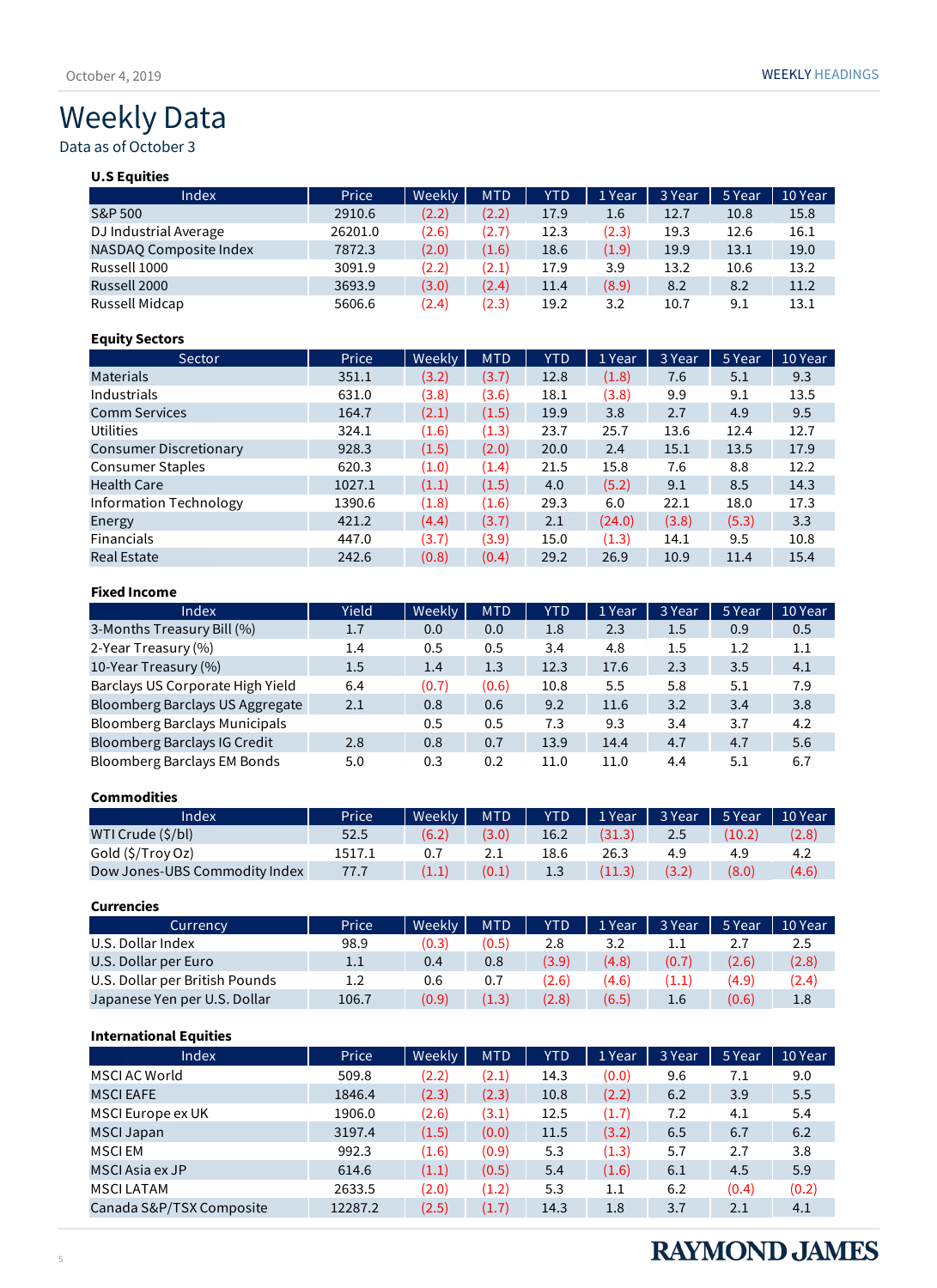### DISCLOSURES

All expressions of opinion reflect the judgment of the author(s), and are subject to change. This information should not be construed as a recommendation. The foregoing content is subject to change at any time without notice. Content provided herein is for informational purposes only. There is no guarantee that these statements, opinions or forecasts provided herein will prove to be correct. Past performance is not a guarantee of future results. Indices and peer groups are not available for direct investment. Any investor who attempts to mimic the performance of an index or peer group would incur fees and expenses that would reduce returns. No investment strategy can guarantee success. Economic and market conditions are subject to change. Investing involves risks including the possible loss of capital.

Diversification and asset allocation do not ensure a profit or protect against a loss.

INTERNATIONAL INVESTING | International investing involves additional risks such as currency fluctuations, differing financial accounting standards, and possible political and economic instability. These risks are greater in emerging markets.

SECTORS | Sector investments are companies engaged in business related to a specific economic sector and are presented herein for illustrative purposes only and should not be considered as the sole basis for an investment decision. Sectors are subject to fierce competition and their products and services may be subject to rapid obsolescence. There are additional risks associated with investing in an individual sector, including limited diversification.

OIL | Investing in oil involves special risks, including the potential adverse effects of state and federal regulation and may not be suitable for all investors.

CURRENCIES | Currencies investing are generally considered speculative because of the significant potential for investment loss. Their markets are likely to be volatile and there may be sharp price fluctuations even during periods when prices overall are rising.

GOLD | Gold is subject to the special risks associated with investing in precious metals, including but not limited to: price may be subject to wide fluctuation; the market is relatively limited; the sources are concentrated in countries that have the potential for instability; and the market is unregulated.

FIXED INCOME | Fixed-income securities (or "bonds") are exposed to various risks including but not limited to credit (risk of default of principal and interest payments), market and liquidity, interest rate, reinvestment, legislative (changes to the tax code), and call risks. There is an inverse relationship between interest rate movements and fixed income prices. Generally, when interest rates rise, fixed income prices fall and when interest rates fall, fixed income prices generally rise.

US TREASURIES | US Treasury securities are guaranteed by the US government and, if held to maturity, generally offer a fixed rate of return and guaranteed principal value.

WTI | The West Texas intermediate (WTI), also known as Texas light sweet, is a grade of crude oil used as a benchmark in oil pricing.

### DESIGNATIONS

Certified Financial Planner Board of Standards Inc. owns the certification marks CFP® and CERTIFIED FINANCIAL PLANNER™ in the U.S.

Investments & Wealth Institute<sup>TM</sup> (The Institute) is the owner of the certification marks "CIMA" and "Certified Investment Management Analyst." Use of CIMA and/or Certified Investment Management Analyst signifies that the user has successfully completed The Institute's initial and ongoing credentialing requirements for investment management professionals.

### DATA SOURCES

FactSet and Bloomberg.

### DOMESTIC EQUITY DEFINITION

LARGE GROWTH | **Russell 1000 Growth Total Return Index:** This index represents a segment of the Russell 1000 Index with a greater-than-average growth orientation. Companies in this index have higher price-to-book and price-earnings ratios, lower dividend yields and higher forecasted growth values. This index includes the effects of reinvested dividends.

MID GROWTH | **Russell Mid Cap Growth Total Return Index:** This index contains stocks from the Russell Midcap Index with a greater-than-average growth orientation. The stocks are also members of the Russell 1000 Growth Index. This index includes the effects of reinvested dividends.

SMALL GROWTH | **Russell 2000 Growth Total Return Index:** This index represents a segment of the Russell 2000 Index with a greater-than-average growth orientation. The combined market capitalization of the Russell 2000 Growth and Value Indices will add up to the total market cap of the Russell 2000. This index includes the effects of reinvested dividends.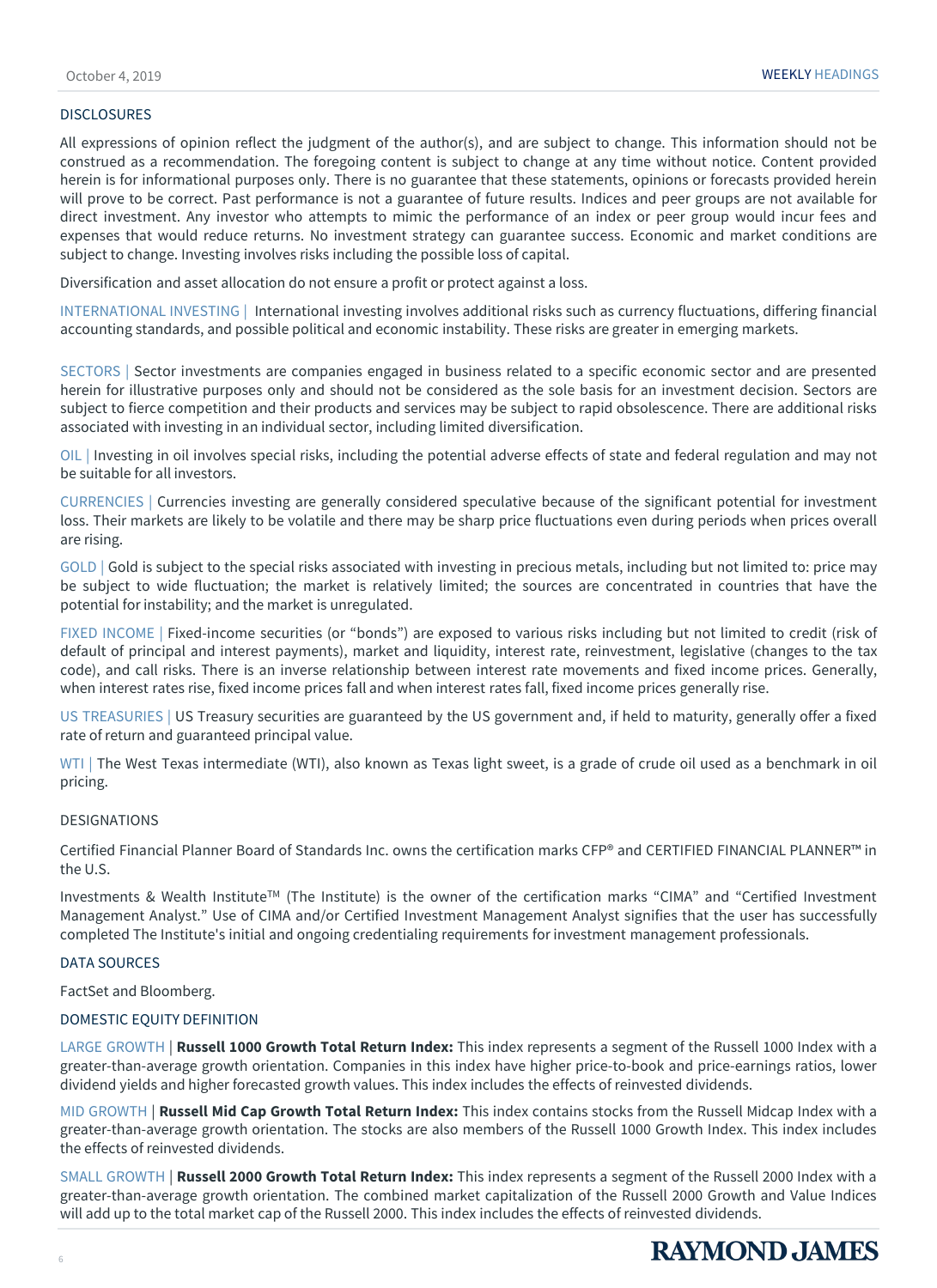LARGE BLEND | **Russell 1000 Total Return Index:** This index represents the 1000 largest companies in the Russell 3000 Index. This index is highly correlated with the S&P 500 Index. This index includes the effects of reinvested dividends.

MID BLEND | **Russell Mid Cap Total Return Index:** This index consists of the bottom 800 securities in the Russell 1000 Index as ranked by total market capitalization. This index includes the effects of reinvested dividends.

SMALL BLEND | **Russell 2000 Total Return Index:** This index covers 2000 of the smallest companies in the Russell 3000 Index, which ranks the 3000 largest US companies by market capitalization. The Russell 2000 represents approximately 10% of the Russell 3000 total market capitalization. This index includes the effects of reinvested dividends.

LARGE VALUE | **Russell 1000 Value Total Return Index:** This index represents a segment of the Russell 1000 Index with a lessthan-average growth orientation. Companies in this index have low price-to-book and price-earnings ratios, higher dividend yields and lower forecasted growth values. This index includes the effects of reinvested dividends.

MID VALUE | **Russell Mid Cap Value Total Return Index:** This index contains stocks from the Russell Midcap Index with a lessthan-average growth orientation. The stocks are also members of the Russell 1000 Value Index. This index includes the effects of reinvested dividends.

SMALL VALUE | **Russell 2000 Value Total Return Index:** This index represents a segment of the Russell 2000 Index with a lessthan-average growth orientation. The combined market capitalization of the Russell 2000 Growth and Value Indices will add up to the total market cap of the Russell 2000. This index includes the effects of reinvested dividends.

### FIXED INCOME DEFINITION

AGGREGATE BOND | **Bloomberg Barclays US Agg Bond Total Return Index:** The index is a measure of the investment grade, fixed-rate, taxable bond market of roughly 6,000 SEC-registered securities with intermediate maturities averaging approximately 10 years. The index includes bonds from the Treasury, Government-Related, Corporate, MBS, ABS, and CMBS sectors.

HIGH YIELD | **Bloomberg Barclays US Corporate High Yield Total Return Index:** The index measures the USD-denominated, high yield, fixed-rate corporate bond market. Securities are classified as high yield if the middle rating of Moody's, Fitch and S&P is Ba1/BB+/BB+ or below.

CREDIT | **Bloomberg Barclays US Credit Total Return Index:** The index measures the investment grade, US dollardenominated, fixed-rate, taxable corporate and government related bond markets. It is composed of the US Corporate Index and a non-corporate component that includes foreign agencies, sovereigns, supranationals and local authorities.

MUNICIPAL | **Bloomberg Barclays Municipal Total Return Index:** The index is a measure of the long-term tax-exempt bond market with securities of investment grade (rated at least Baa by Moody's Investors Service and BBB by Standard and Poor's). This index has four main sectors: state and local general obligation bonds, revenue bonds, insured bonds, and prerefunded bonds.

DOW JONES INDUSTRIAL AVERAGE (DJIA) | The **Dow Jones Industrial Average (DJIA)** is an index that tracks 30 large, publiclyowned companies trading on the New York Stock Exchange (NYSE) and the NASDAQ.

NASDAQ COMPOSITE INDEX | The **Nasdaq Composite Index** is the market capitalization-weighted index of over 3,300 common equities listed on the Nasdaq stock exchange.

S&P 500 | The **S&P 500 Total Return Index:** The index is widely regarded as the best single gauge of large-cap U.S. equities. There is over USD 7.8 trillion benchmarked to the index, with index assets comprising approximately USD 2.2 trillion of this total. The index includes 500 leading companies and captures approximately 80% coverage of available market capitalization.

BLOOMBERG BARCLAYS CAPITAL AGGREGATE BOND TOTAL RETURN INDEX | This index represents securities that are SECregistered, taxable, and dollar denominated. The index covers the U.S. investment grade fixed rate bond market, with index components for government and corporate securities, mortgage pass-through securities, and asset-backed securities. The index is designed to minimize concentration in any one commodity or sector. It currently has 22 commodity futures in seven sectors. No one commodity can compose less than 2% or more than 15% of the index, and no sector can represent more than 33% of the index (as of the annual weightings of the components).

### INTERNATIONAL EQUITY DEFINITION

EMERGING MARKETS EASTERN EUROPE | **MSCI EM Eastern Europe Net Return Index:** The index captures large- and mid-cap representation across four Emerging Markets (EM) countries in Eastern Europe. With 50 constituents, the index covers approximately 85% of the free float-adjusted market capitalization in each country.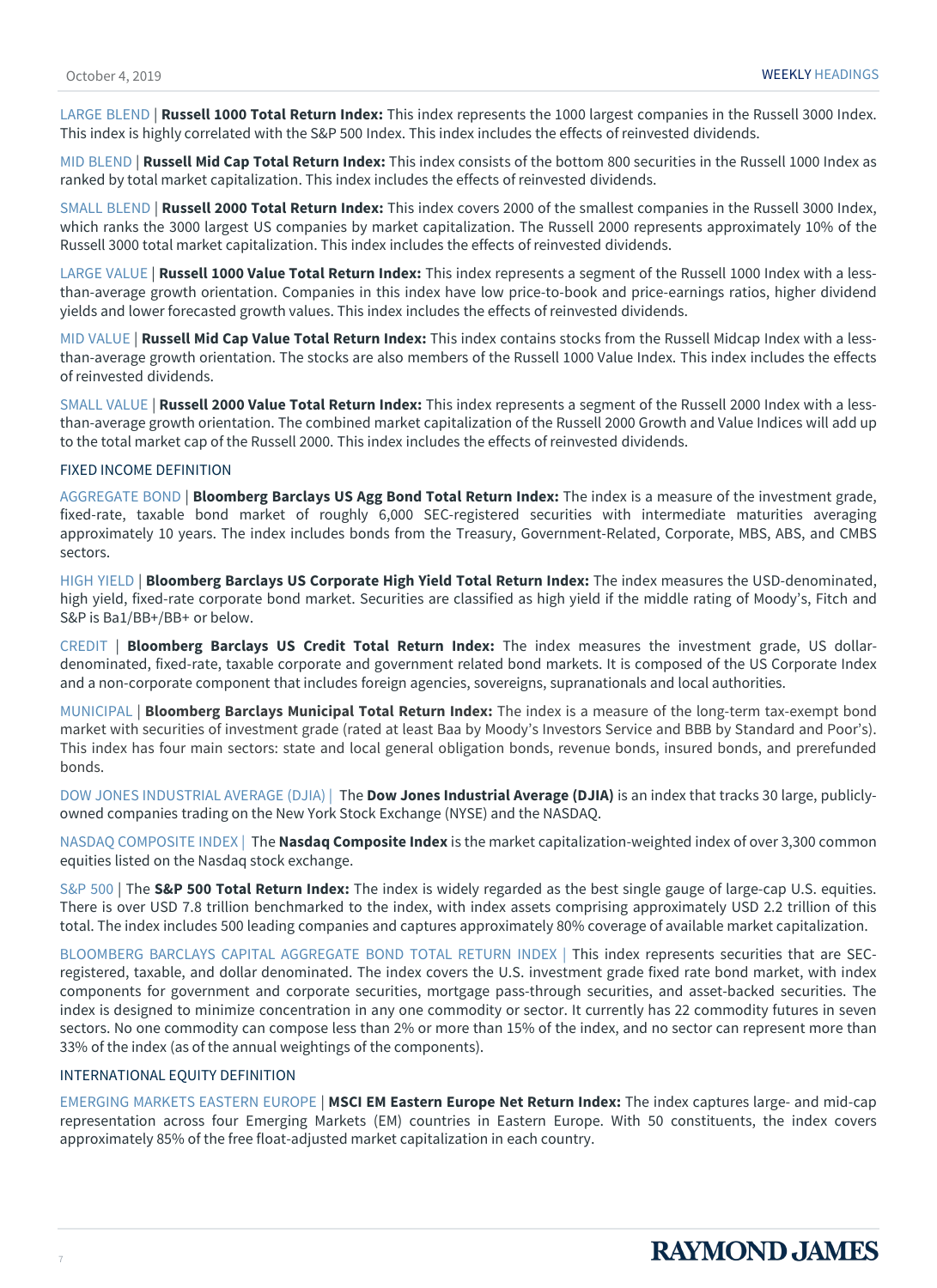EMERGING MARKETS ASIA | **MSCI EM Asia Net Return Index:** The index captures large- and mid-cap representation across eight Emerging Markets countries. With 554 constituents, the index covers approximately 85% of the free float-adjusted market capitalization in each country.

EMERGING MARKETS LATIN AMERICA | **MSCI EM Latin America Net Return Index:** The index captures large- and mid-cap representation across five Emerging Markets (EM) countries in Latin America. With 116 constituents, the index covers approximately 85% of the free float-adjusted market capitalization in each country.

EMERGING MARKETS | **MSCI Emerging Markets Net Return Index:** This index consists of 23 countries representing 10% of world market capitalization. The index is available for a number of regions, market segments/sizes and covers approximately 85% of the free float-adjusted market capitalization in each of the 23 countries.

PACIFIC EX-JAPAN | **MSCI Pacific Ex Japan Net Return Index:** The index captures large- and mid-cap representation across four of 5 Developed Markets (DM) countries in the Pacific region (excluding Japan). With 150 constituents, the index covers approximately 85% of the free float-adjusted market capitalization in each country.

JAPAN | **MSCI Japan Net Return Index:** The index is designed to measure the performance of the large and mid cap segments of the Japanese market. With 319 constituents, the index covers approximately 85% of the free float-adjusted market capitalization in Japan.

FOREIGN DEVELOPED MARKETS | **MSCI EAFE Net Return Index:** This index is designed to represent the performance of large and mid-cap securities across 21 developed markets, including countries in Europe, Australasia and the Far East, excluding the U.S. and Canada. The index is available for a number of regions, market segments/sizes and covers approximately 85% of the free float-adjusted market capitalization in each of the 21 countries.

EUROPE EX UK | **MSCI Europe Ex UK Net Return Index:** The index captures large and mid cap representation across 14 Developed Markets (DM) countries in Europe. With 337 constituents, the index covers approximately 85% of the free floatadjusted market capitalization across European Developed Markets excluding the UK.

MSCI EAFE | The **MSCI EAFE** (Europe, Australasia, and Far East) is a free float-adjusted market capitalization index that is designed to measure developed market equity performance, excluding the United States & Canada. The EAFE consists of the country indices of 22 developed nations.

### INTERNATIONAL DISCLOSURES

FOR CLIENTS IN THE UNITED KINGDOM | For clients of Raymond James Financial International Limited (RJFI): This document and any investment to which this document relates is intended for the sole use of the persons to whom it is addressed, being persons who are Eligible Counterparties or Professional Clients as described in the FCA rules or persons described in Articles 19(5) (Investment professionals) or 49(2) (high net worth companies, unincorporated associations, etc.) of the Financial Services and Markets Act 2000 (Financial Promotion) Order 2005 (as amended)or any other person to whom this promotion may lawfully be directed. It is not intended to be distributed or passed on, directly or indirectly, to any other class of persons and may not be relied upon by such persons and is, therefore, not intended for private individuals or those who would be classified as Retail Clients.

FOR CLIENTS OF RAYMOND JAMES INVESTMENT SERVICES, LTD.: This document is for the use of professional investment advisers and managers and is not intended for use by clients.

FOR CLIENTS IN FRANCE | This document and any investment to which this document relates is intended for the sole use of the persons to whom it is addressed, being persons who are Eligible Counterparties or Professional Clients as described in "Code Monetaire et Financier" and Reglement General de l'Autorite des marches Financiers. It is not intended to be distributed or passed on, directly or indirectly, to any other class of persons and may not be relied upon by such persons and is, therefore, not intended for private individuals or those who would be classified as Retail Clients.

FOR CLIENTS OF RAYMOND JAMES EURO EQUITIES | Raymond James Euro Equities is authorised and regulated by the Autorite de Controle Prudentiel et de Resolution and the Autorite des Marches Financiers.

FOR INSTITUTIONAL CLIENTS IN THE EUROPEAN ECONOMIC AREA (EE) OUTSIDE OF THE UNITED KINGDOM | This document (and any attachments or exhibits hereto) is intended only for EEA institutional clients or others to whom it may lawfully be submitted.

FOR CANADIAN CLIENTS | This document is not prepared subject to Canadian disclosure requirements, unless a Canadian has contributed to the content of the document. In the case where there is Canadian contribution, the document meets all applicable IIROC disclosure requirements.